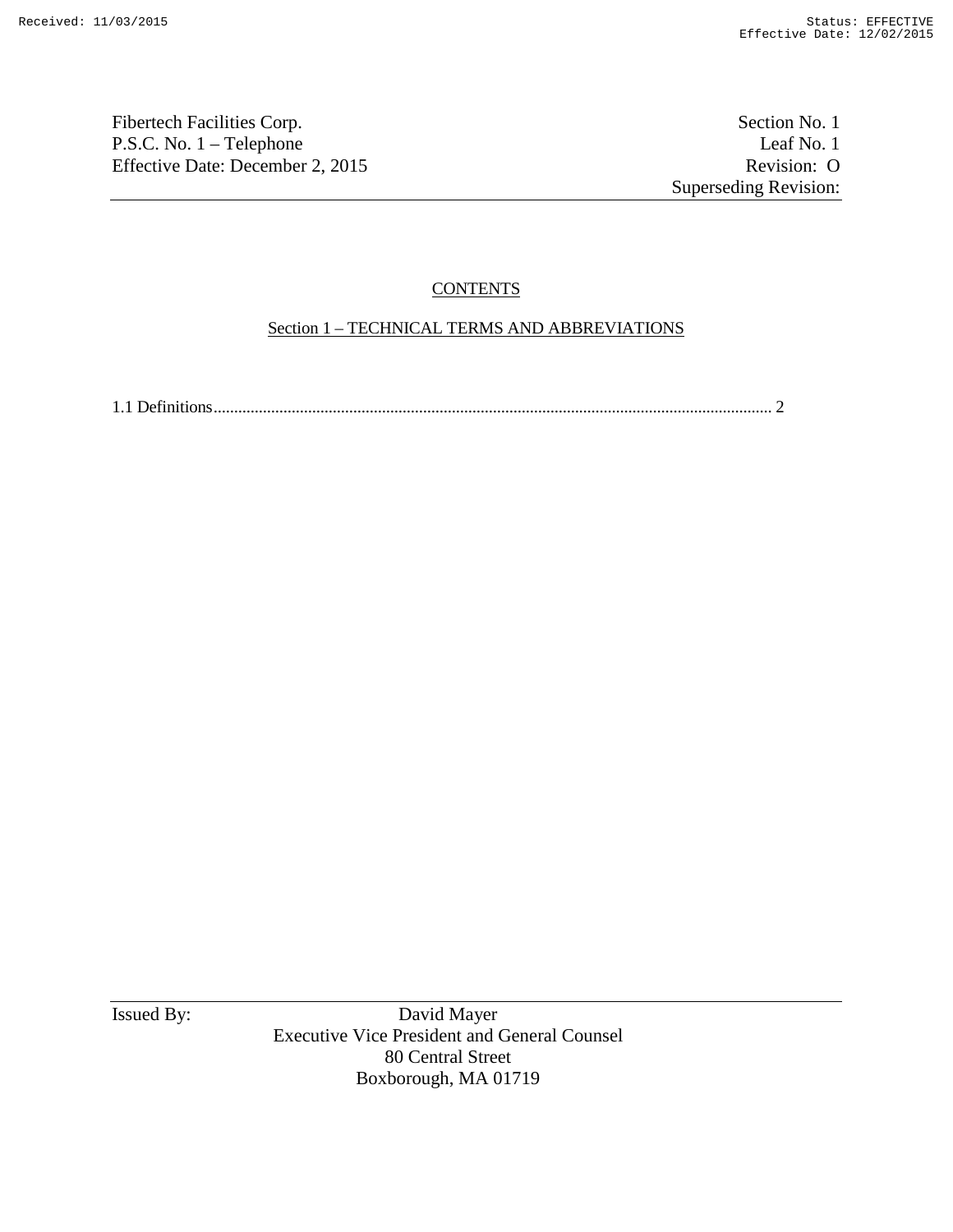Fibertech Facilities Corp.  $\blacksquare$  Section No. 1 P.S.C. No. 1 – Telephone Leaf No. 2 Effective Date: December 2, 2015 Revision: O

Superseding Revision:

# Section 1 – TECHNICAL TERMS AND ABBREVIATIONS

#### **1.1 DEFINITIONS**

**Advance Payment**: Part or all of a payment required before the start of service.

- **Automatic Number Identification ("ANI"):** Allows the automatic transmission of a caller's billing account telephone number to a local exchange company, interexchange carrier or a third party subscriber. The primary purpose of ANI is to allow for billing of toll calls.
- **Bit**: The smallest unit of information in the binary system of notation.
- **Call Forwarding**: Allows calls directed to a line to be routed to another line.
- **Call Forwarding Remote**: This optional feature allows a user to activate/deactivate the Call Forwarding - All calls feature or change the forwarded to telephone number from a remote location.
- **Call Forwarding Busy**: Allows incoming calls to a busy line to be routed to a pre-selected line.
- **Call Forwarding Don't Answer**: Allows incoming calls to be automatically routed to a preselected line when the called line is not answered after a preset number of rings.
- **Call Forwarding Variable Unlimited**: Allows incoming calls to be automatically routed to another telephone number.
- **Call Hold**: Allows the user to hold one call for any length of time provided that neither party goes on-hook.
- **Call Transfer**: Allows a user to transfer any established call to another line.
- **Call Waiting**: Permits a line in the talking state to be alerted by a tone when another call is attempting to complete to the line. Audible ringing is returned to the originating line. The Service also provides a hold feature that is activated by a switch-hook flash.
- **Commission**: The New York Public Service Commission.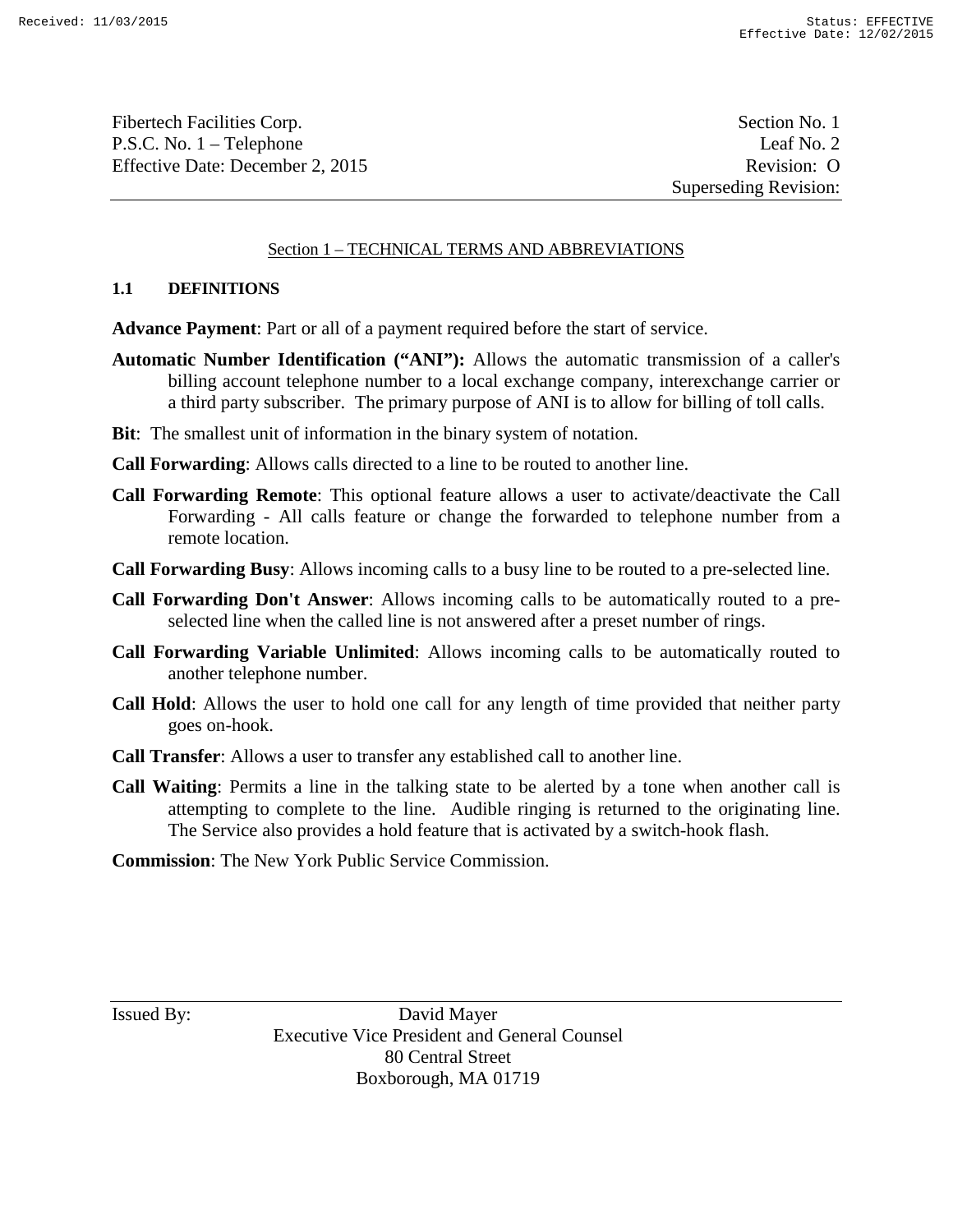Fibertech Facilities Corp.  $\blacksquare$  Section No. 1 P.S.C. No. 1 – Telephone Leaf No. 3 Effective Date: December 2, 2015 Revision: O

Superseding Revision:

# Section 1 – TECHNICAL TERMS AND ABBREVIATIONS (Continued)

# **1.1 DEFINITIONS (Continued)**

**Communications Services**: The Company's local exchange switched telephone services.

**Company**: Fibertech Facilities Corp., the issuer of this tariff.

- **Company Calling Card**: A telephone calling card issued by the Company at the Customer's request, which enables the Customer or User(s) authorized by the Customer to place calls over the network and to have the charges for such calls billed to the Customer's account.
- **Credit Card**: A Credit Card is an accepted credit card, which is defined as a credit card that the cardholder has requested or applied for and received, or has signed, used or authorized another person to use to obtain credit. Any credit card issued as a renewal or substitute in accordance with this paragraph is an accepted credit card when received by the cardholders.
- **Customer or Subscriber**: The person, firm or corporation which orders service and is responsible for the payment of charges and compliance with the Company's regulations.
- **Demarcation Point:** The point at which the Company's facilities end and the customer's facilities begin. A demarcation point may be located at the minimum point of entry, pedestal, or at the customer's premises. The Company bears no responsibility for facilities, signals or quality of service at any point on the customer's side of the demarcation point.
- **Dial Pulse (or "DP")**: The pulse type employed by rotary dial station sets.

**Dual Tone Multi-Frequency (or "DTMF")**: The pulse type employed by tone dial station sets.

**Duplex Service**: Service that provides for simultaneous transmission in both directions.

**Fiber Optic Cable:** A thin filament of glass with a protective outer coating through which a light beam carrying communications signals may be transmitted by means of multiple internal reflections to a receiver, which translates the message.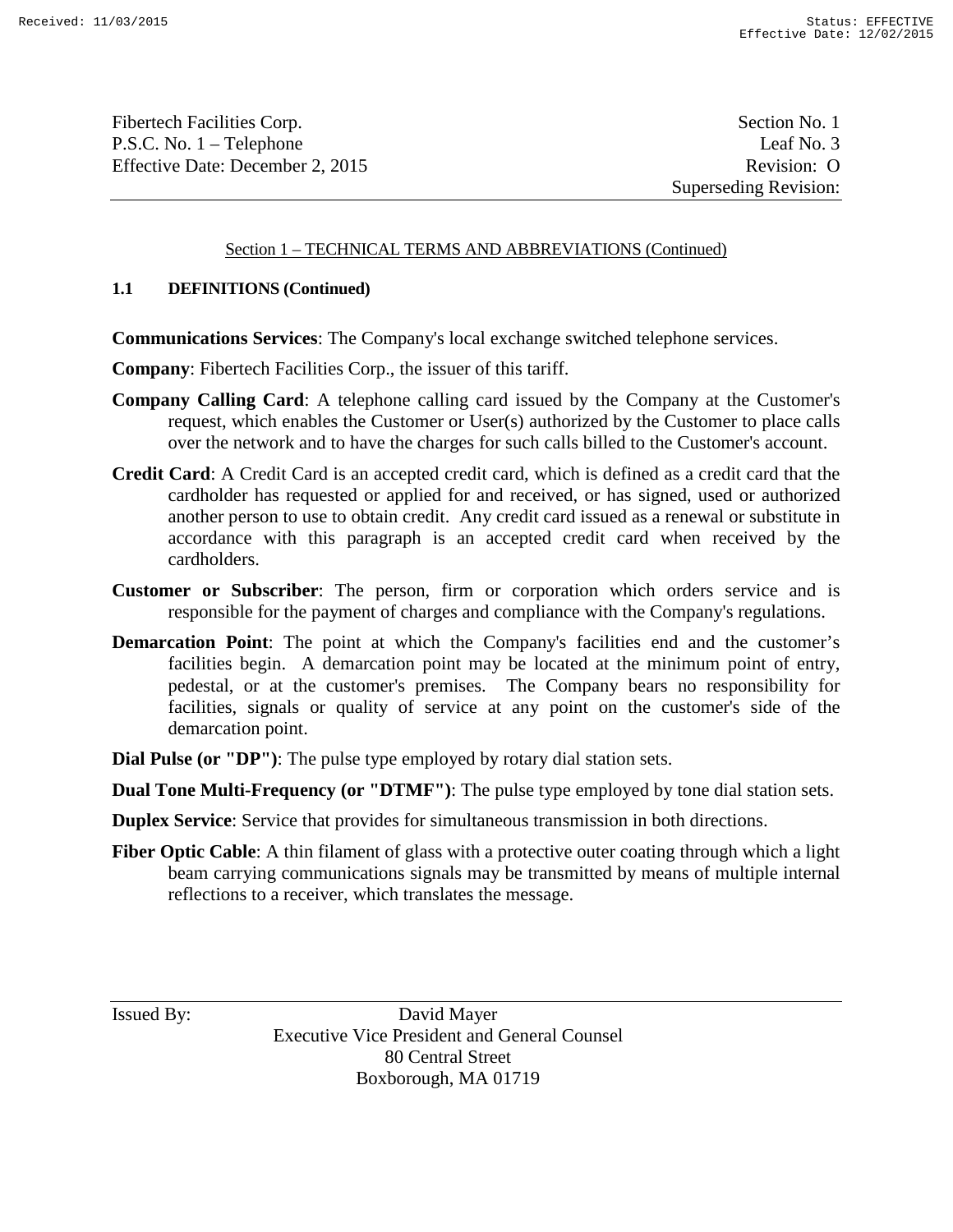Fibertech Facilities Corp.  $\blacksquare$  Section No. 1 P.S.C. No. 1 – Telephone Leaf No. 4 Effective Date: December 2, 2015 Revision: O

Superseding Revision:

#### Section 1 – TECHNICAL TERMS AND ABBREVIATIONS (Continued)

# **1.1 DEFINITIONS (Continued)**

- **Inside Wire**: Wiring, riser cable or house cable located within a multi-dwelling unit and/or within the customer's premises.
- **Joint User:** A person, firm or corporation which is designated by the Customer as a user of services furnished to the Customer by the Company and to whom a portion of the charges for the service will be billed under a joint user arrangement as specified herein.
- **Kbps**: Kilobits per second, denotes thousands of bits per second.
- **Last Number Redial**: Enables a user to redial the last called number by use of an access code rather than dialing the entire number.
- **LATA**: A Local Access and Transport Area established pursuant to the Modification of Final Judgment entered by the United States District Court for the District of Columbia in Civil Action No. 82-0192; or any other geographic area designated as a LATA in the National Exchange Carrier Association, Inc. Tariff F.C.C. No. 4, or by other appropriate means.
- **Mbps**: Megabits, denotes millions of bits per second.
- **Multi-Frequency or ("MF")**: An inter-machine pulse-type used for signaling between telephone switches, or between telephone switches and PBX/key systems.
- **Network**: Refers to the Company's facilities, equipment, and services provided under this Tariff.
- **Other Telephone Company**: An Exchange Telephone Company other than the Company or issuer of this tariff.
- **Public Safety Agency**: The State or any city, county, municipal corporation, public district, public authority, or functional division located in whole or in part within the State which provides or has the authority to provide fire fighting, law enforcement, ambulances, medical, or emergency services. Referred to the customer as Universal Emergency Telephone Number Service.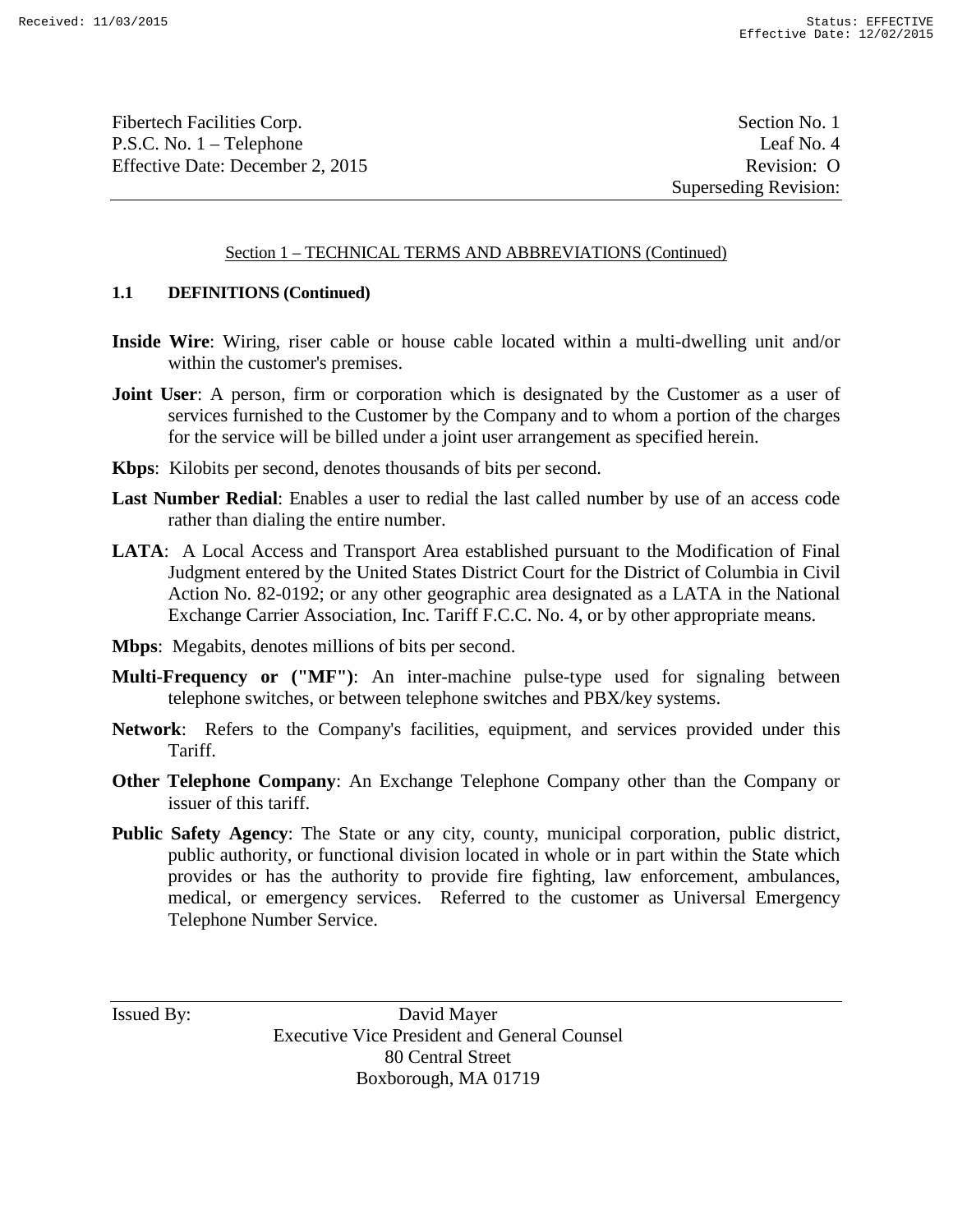Fibertech Facilities Corp. Section No. 1 P.S.C. No. 1 – Telephone Leaf No. 5 Effective Date: December 2, 2015 Revision: O

Superseding Revision:

# Section 1 – TECHNICAL TERMS AND ABBREVIATIONS (Continued)

# **1.1 DEFINITIONS (Continued)**

- **Public Safety Answering Point ("PSAP")**: A location operated and maintained by a Public Safety Agency at which requests for fire fighting, law enforcement, ambulance, medical, or other emergency services are answered.
- **Recurring Charges**: The monthly charges to the Customer for services, facilities and equipment, which continue for the agreed upon duration of the service.
- **Service Commencement Date**: The first day following the date on which the Company notifies the Customer that the requested service or facility is available for use, unless extended by the Customer's refusal to accept service which does not conform to standards set forth in the Service Order or this tariff, in which case the Service Commencement Date is the date of the Customer's acceptance date. The Company and Customer may mutually agree on a substitute Service Commencement Date.
- **Service Order**: A written request for Communications Services executed by the Customer and the Company in the format devised by the Company. The signing of a Service Order by the Customer and acceptance by the Company initiates the respective obligations of the parties as set forth therein and pursuant to this tariff, but the duration of the service is calculated from the Service Commencement Date.
- **Shared:** A facility or equipment system or subsystem that can be used simultaneously by several Customers.
- **Speed Calling**: Permits a station line user to dial selected numbers by using fewer digits than normally required. This is accomplished through the assignment of abbreviated codes to frequently called numbers. The speed calling list is customer changeable.